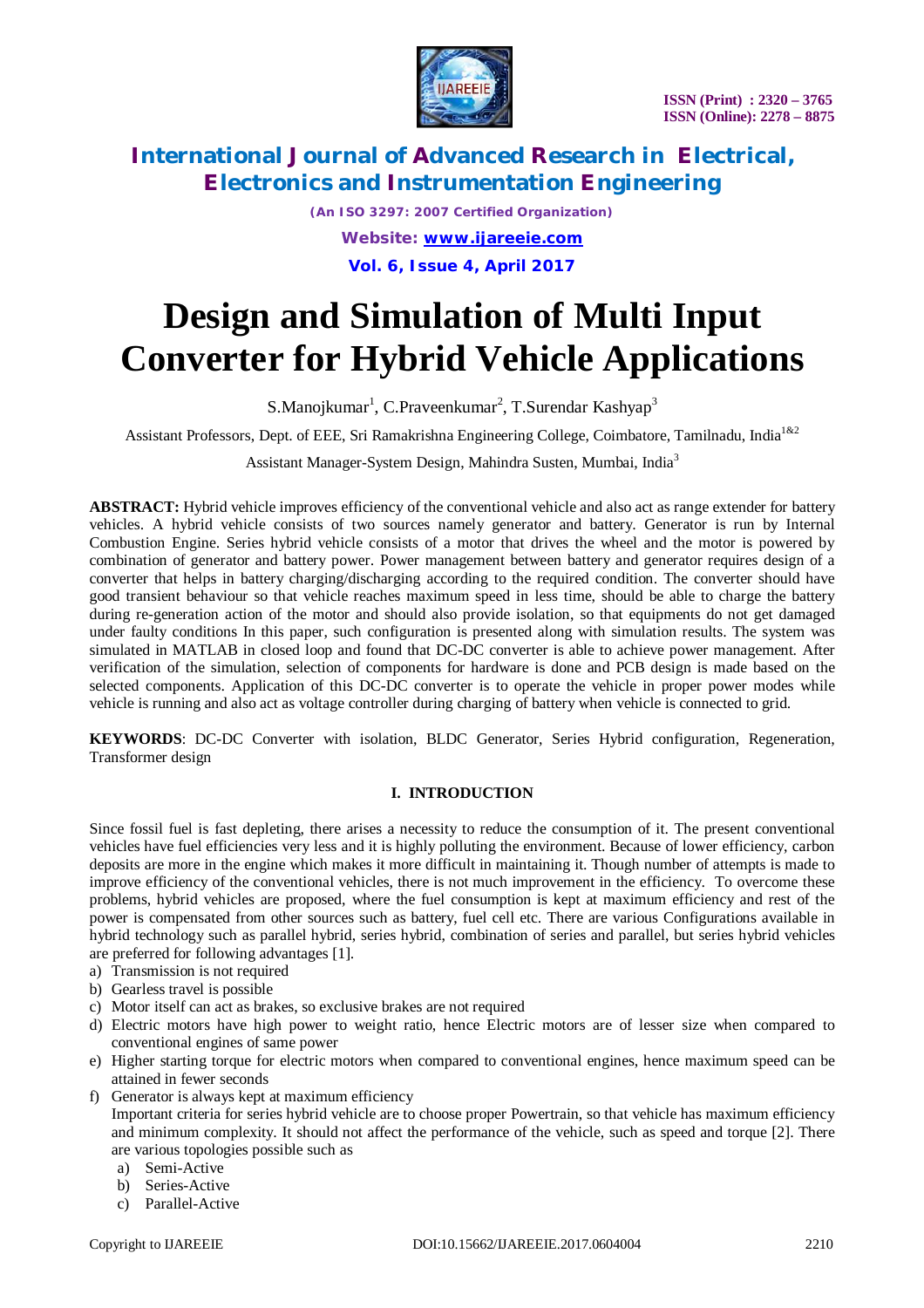

*(An ISO 3297: 2007 Certified Organization)*

*Website: [www.ijareeie.com](http://www.ijareeie.com)*

#### **Vol. 6, Issue 4, April 2017**

In a Semi-Active hybrid, a dc–dc converter is employed, in addition to the battery and generator. There are two possible semi active configurations such as battery active and generator active. In the capacitor semi active configuration, the dc–dc converter is placed between the capacitor and dc link. In battery semi-active configuration, converter is placed between battery and DC link.

In a Series-Active Hybrid topology is an enhancement of the battery semi active hybrid, it solves the problems of generator voltage variation and matching by placing an additional dc–dc converter between the generator and the dc link. The main disadvantages of the topology are the addition of a full rating dc–dc converter and reduced efficiency, since there are two conversion stages between the battery and the dc link.

Parallel Active Hybrid topology is, by far, the optimal active hybrid, reported in literature. It solves the problems of generator voltage variations and matching by placing a dc–dc converter between the generator and the dc link. In addition, it allows a nearly constant current flow from the battery as well as voltage mismatch between the battery and the dc link by placing a dc–dc converter between the battery and the dc link. The main disadvantage of the topology is the utilization of two dc–dc converters, one rated at the load average power and another rated according to the dynamic peak power, bringing complexity, control effort, and additional losses into the system.

#### **II. CHOOSING A DC-DC CONVERTER**

The motor which is used in the vehicle may be of different types such as BLDC, PMSIM, Induction motor etc [3]. Based on the motor type, generator type is to be chosen, so that efficiency of the system is not affected. The generator is run by using the conventional piston based engine run by petrol or diesel.



Fig. 1 explains the efficiency of the engine based on the Torque and RPM of the engine. It is seen that a point exists where the engine has maximum power. The point where the engine has maximum efficiency has a fixed torque and RPM related to it. At this point, the engine would spend only less fuel; hence this point is most preferred. This point is fixed for the engine that runs the generator, so that the engine has maximum efficiency, spends less fuel. By fixing this point, the generator would produce only fixed amount of power. Based on this power, required power of motor is adjusted by using the battery, hence power electronics plays important role in splitting the power between the sources. Fig. 2 shows the basic blocks of series hybrid vehicle. The fuel runs the engine, where it is connected to the alternator [4]. The battery supports the power requirement of the motor. The following conditions are met by the power electronics part of the system

- a) If generator power is more than motor power, battery is charged
- b) If generator power is less than the motor power, battery is discharged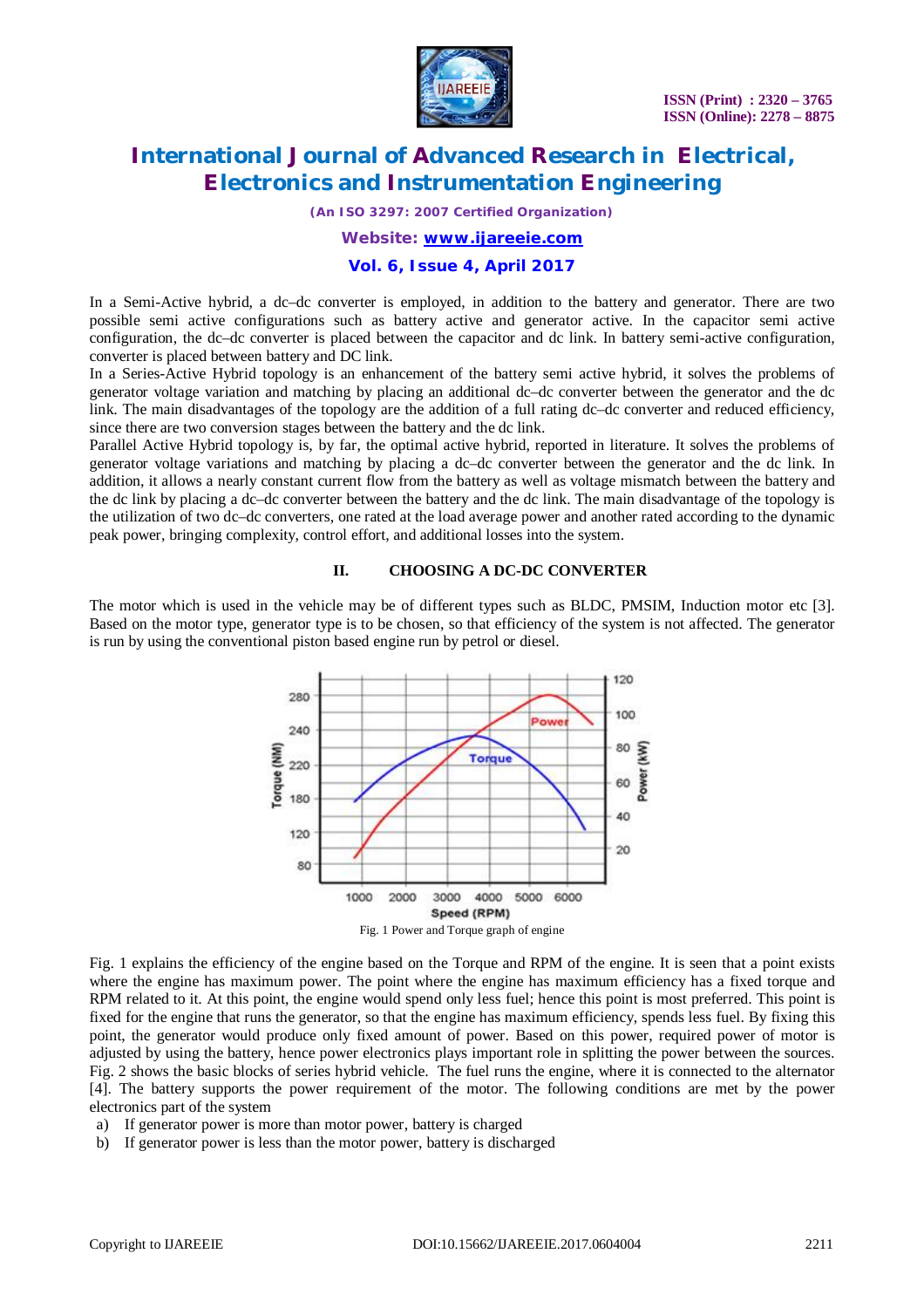

*(An ISO 3297: 2007 Certified Organization)*

*Website: [www.ijareeie.com](http://www.ijareeie.com)*

### **Vol. 6, Issue 4, April 2017**



Fig. 2 Basic Block Diagram of Series Hybrid vehicle indicating power flow among the blocks

When the motor is in acceleration mode, more power is required by the motor, hence battery would support the power required. Hence the battery is in situation of supporting huge power in short span, so that quick response is seen between the acceleration applied and speed is seen by the driver.

Proper controller design has to be done, so that energy management of the complete system happens.

Before proposing closed loop operation of the device, it is better to have better understanding of choosing a proper DC-DC Converter [5]. The following configurations are chosen for further studies





Fig. 4 System with Single Input DC-DC Converter (Topology2) Fig.3 Multi Input Multi Output DC-DC Converter(Topolgy 1)





X-Axis: Time in s Y–Axis: Speed in Rad/s Fig. 5 & 6 Time vs. Speed of Motor with Topology 1 & 2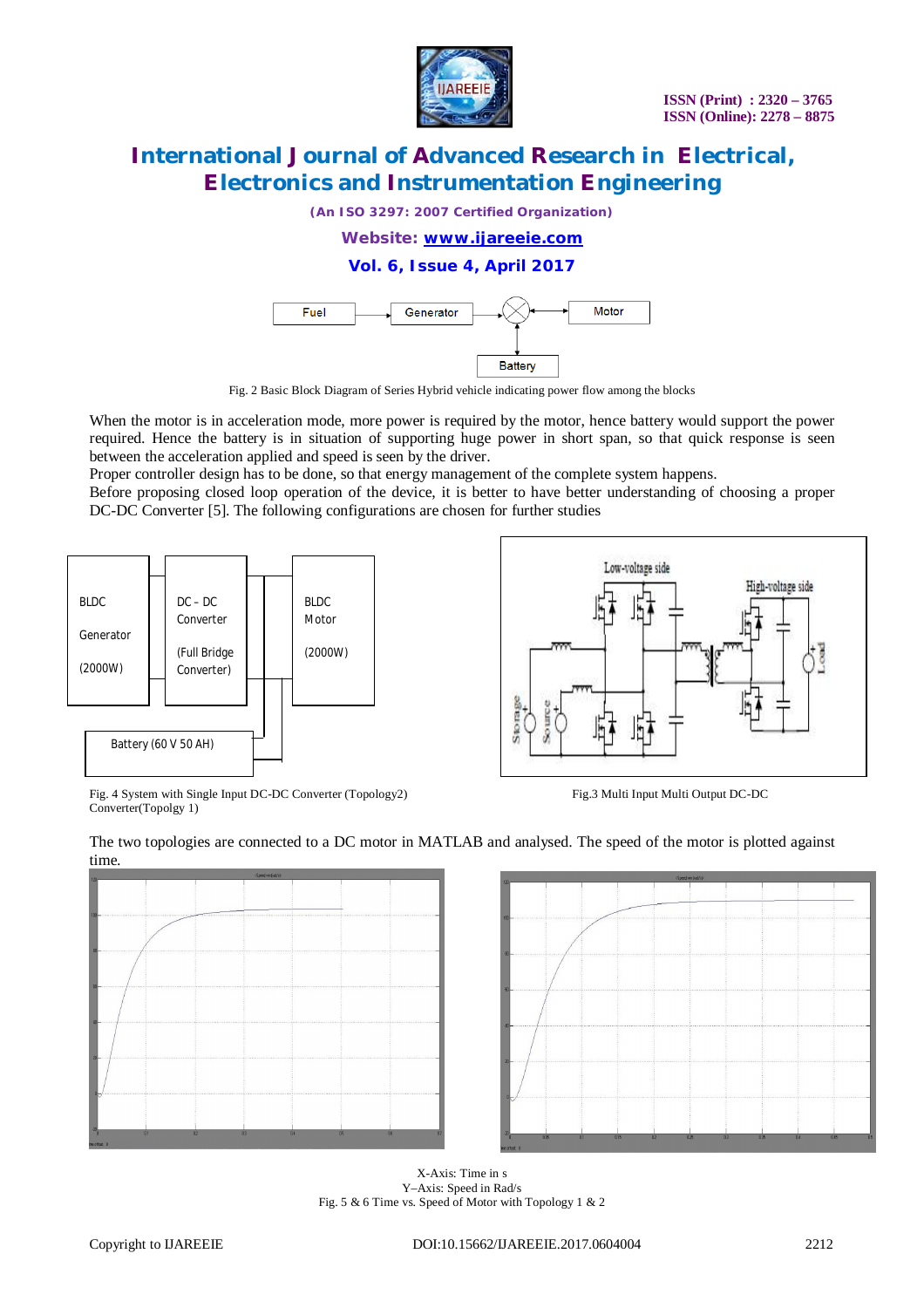

*(An ISO 3297: 2007 Certified Organization)*

*Website: [www.ijareeie.com](http://www.ijareeie.com)*

### **Vol. 6, Issue 4, April 2017**

Fig 5 and Fig 6 shows the graph between time and speed of motor. In fig 5, it is seen that the motor achieves maximum speed in 4 sec whereas in Fig. 6, it shows that the speed of motor achieves maximum speed in 3 sec. Hence topology 2 (with battery having no electronic switch) has best performance, because it supports good transient behavior. The DC bus voltage is controlled, so that power flow of the battery can be controlled. The following conditions are followed

a) If DC bus voltage is more than battery voltage, battery would get charged. b) If DC bus voltage is less than battery voltage, battery would get discharged.

The DC bus voltage can be controlled using the DC converter.

#### **III. CLOSED LOOP OPERATION OF HYBRID VEHICLE POWER TRAIN**

Fig 8 shows the components inside Energy Management Subsystem. The first input is the pedal position of the user. The user presses the accelerator and it is received as input to the Power Manager subsystem. Based on the pedal position, the torque is calculated. The position is roughly multiplied by 256 to assume that it is the torque of the motor. Power is calculated based on the motor speed and torque by simply multiplying both. Battery Management System block monitors the battery condition such as State of Charge (SOC). It does not allow deep discharge or over charging current. It sets the battery power and battery limit to the Power Management System. Generator parameters such as current and voltage is monitored and sent to Power Management System.



Fig. 7 MATLAB SIMULINK model showing basic blocks such as energy management and electrical subsystem

In Fig. 7, the basic blocks of simulation are shown. Each block is a subsystem. Electrical subsystem consists of the generator, battery and motor. Energy management subsystem consists of the logic for the controller and energy management of battery. Sample acceleration values are provided to the energy management subsystem to test the power splitting between generator and battery.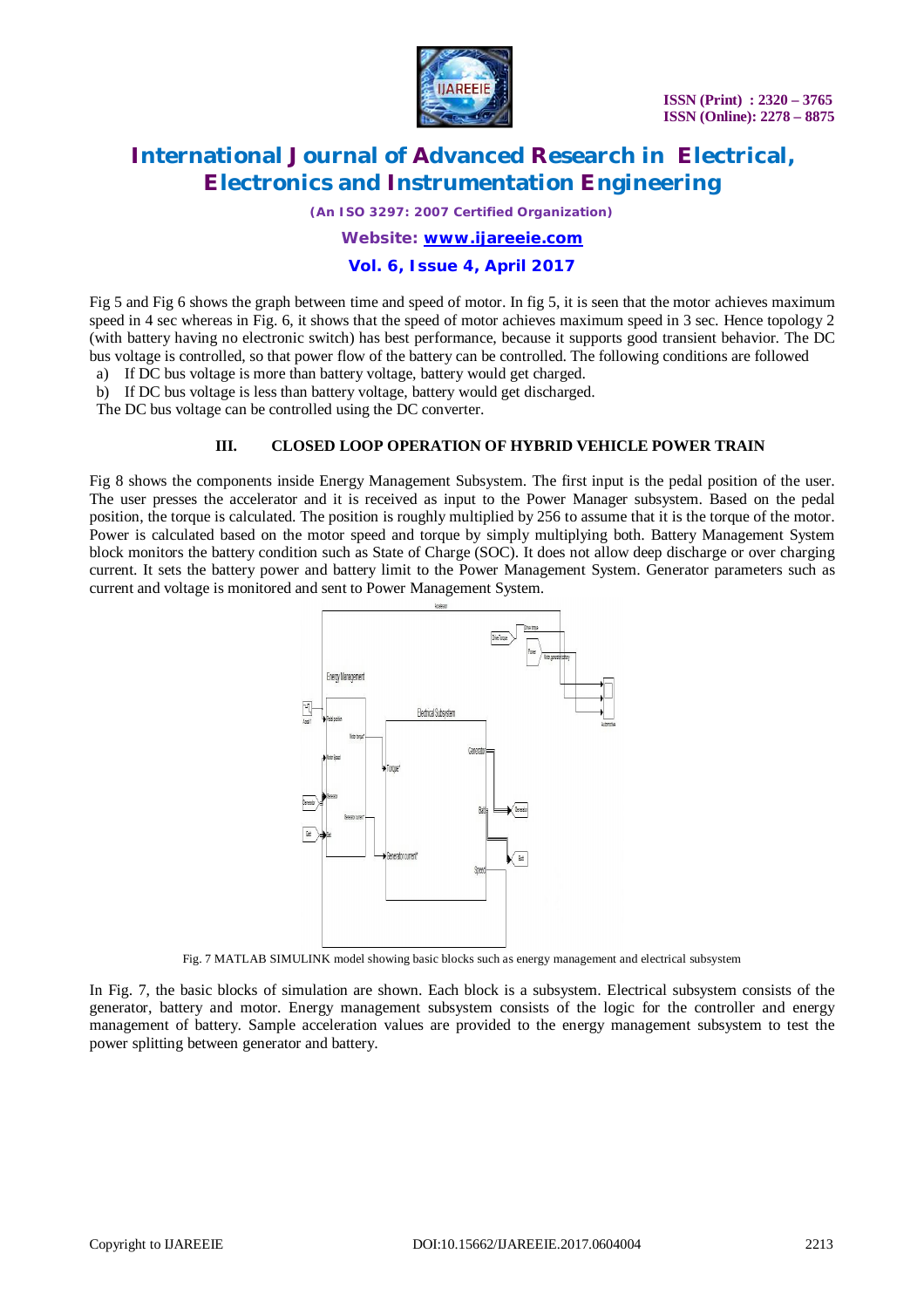

*(An ISO 3297: 2007 Certified Organization)*

*Website: [www.ijareeie.com](http://www.ijareeie.com)*

**Vol. 6, Issue 4, April 2017**



Fig. 8 MATLAB SIMULINK model showing inside blocks of Energy Management subsystem

Fig. 9 MATLAB SIMULINK model showing inside blocks of Electrical Subsystem

Fig 8 shows the components inside Energy Management System. When recharge power is subtracted from drive power, it gives the generator power that is required. For various values of power, current that is required from the generator is found. Look up table is formed for this purpose. Based on the current that is required from the generator, mechanical torque has been given as input to the generator. Total power is calculated as addition of generator power and battery power. When total power is divided by the speed of the motor, it gives the torque of the motor. Torque of motor is given as input to the motor and required speed is produced. Battery Available Power block takes care of available SOC of battery.

Fig 9 shows the block inside Electrical Subsystem. This block consists of generator, battery and the converter. DC bus is connected the motor which is placed outside the block. Generator current is received and corresponding mechanical torque is sent as input to the generator. DC-DC converter is placed in series with the generator and battery is connected in parallel with the DC bus. When DC bus voltage is more than battery voltage, battery is charged. When DC bus voltage is less than battery voltage, battery is discharged.

Fig. 10 shows the inner components of DC-DC converter which consists of Bus DC Controller which produces the duty cycle and converter components. Duty cycle is generated based on generator current inputs.





Fig. 10 inside DC-DC Converter Showing Duty Cycle Generator and Converter

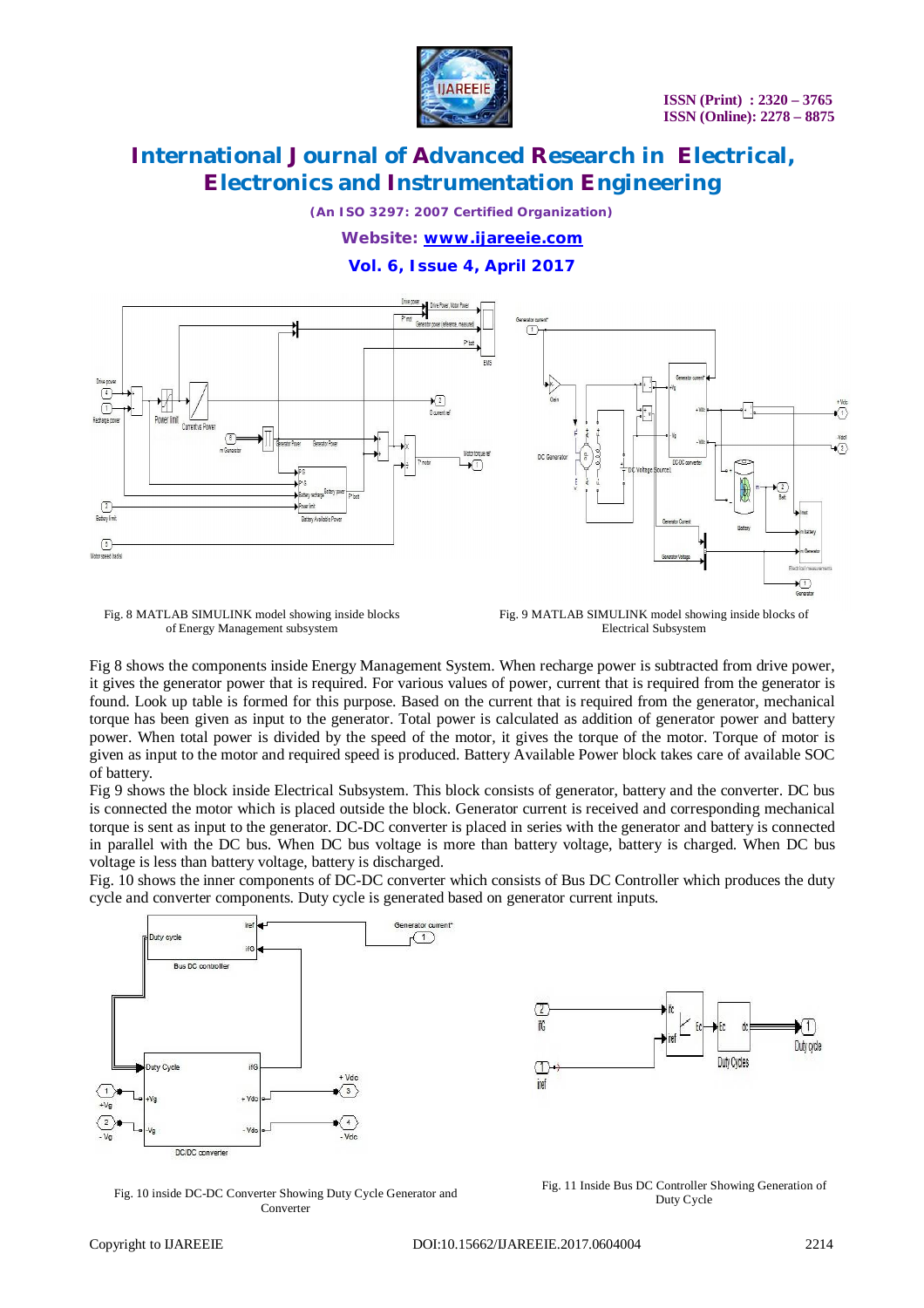

*(An ISO 3297: 2007 Certified Organization)*

*Website: [www.ijareeie.com](http://www.ijareeie.com)*

#### **Vol. 6, Issue 4, April 2017**

Fig. 11 shows the inside components of Bus DC Controller. It consists of PI controller and duty cycle generator. PI controller receives generator reference current and actual current as inputs. Fig 12 shows the inner blocks of PI controller. Proportional gain and Integral gain are chosen based on trial and error method. The output of the PI controller is sent to duty cycle generator where duty cycle is determined.<br>-



Fig 12 Inside PI Controller

Fig 13 shows the converter components .Where inductor and capacitors are seen that reduce current and voltage ripples. Chopper performs buck converter action.

Fig 14 shows the components inside chopper block. Mathematical modelling of the buck converter is done here. Controlled current and controlled voltage source is used here.



Thus closed loop system for series hybrid vehicle is designed and simulated. It involved mathematical modelling of the converter and control of DC bus voltage according to loading of the motor. It can be seen that battery supports motor during starting, which means that high current is required. Hence there arises a necessity for another source.

When power of the motor is known, power requirement from the generator and battery can be calculated. The division of power between battery and generator is done based on an algorithm

Generator power is kept constant and based on the power requirement of the motor, power split between battery and motor takes place. This also ensures that number of cycles of charging and discharging of the battery is reduced and hence life of the battery is increased.

#### **IV. HARDWARE DESIGN**

Since rating of the converter is above 1000W, it is advisable to go for Full Bridge configuration. It also provides isolation, so that the generator is protected from the fault conditions. This section provides an insight of how to proceed with hardware design of the converter.

There are numerous controllers are available which can be used for this converter. It is always advisable to go for high switching frequency, to reduce the filter requirements. When converter is operated at higher frequency, the PWM and A/D resolution have to be high, so that shoot trough fault does not occur.

TMS and dsPIC can handle high frequency very efficiently. This paper uses dsPIC for its simplicity in programming [8].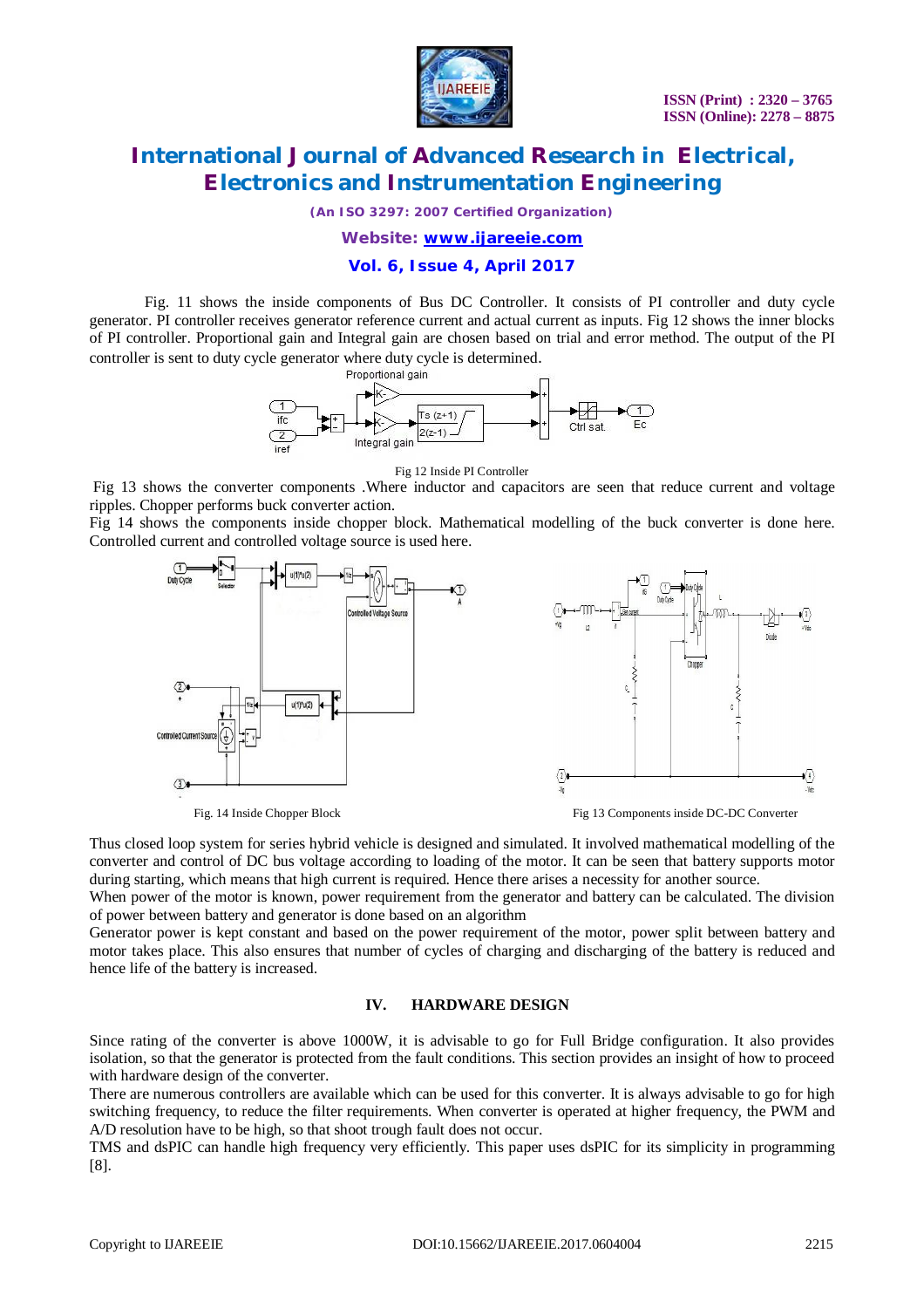

*(An ISO 3297: 2007 Certified Organization)*

*Website: [www.ijareeie.com](http://www.ijareeie.com)*

**Vol. 6, Issue 4, April 2017**



Fig. 16 Full Bridge DC-DC Converter

Fig. 16 shows the complete schematic of Full Bridge DC-DC Converter. It also consists of voltage divider for voltage feedback.

MOSFET is chosen as switch, since it can operate at very high frequency, typically around 100 kHz. MOSFET is selected as per following formulae [9], [10]

 $I_{\text{average}} = P_{\text{in}} / V_{\text{inmin}}$  (1)  $I_{\text{max}} = I_{\text{average}} / D_{\text{max}}$ 

Where  $D_{\text{max}}$  is maximum duty cycle of the pulse and it may not exceed 50% since it is a full bridge configuration.

MOSFET voltage stress =  $2x (V_0+V_{FET}+V_{DROP})$  (3) Design of transformer is as follows  $I_{\text{SEC}} = I_0 \times D$  (4)  $I_{\text{PRI}} = I_0 \times Sqrt(2D) \times N_s/N_p$ (5)

Various transformer cores are as follows [11]

a) 3C92

(2)

- b) 3C96
- c) 3F35

Power loss density depends on the material that we select. Primary voltage and secondary voltage are specified for number of primary and secondary turns.

Inductor design is as follows  $L_{OMIN} = (V_{PK2} - V_0) \times T_{ONMIN} / I_{MIN}$  (6)  $V_{PK2}=(V_{INMAX}-V_{FETPRI})$  xNs/ $N_p-V_{FETSEC}-V_{DROP}$  (7) Microchip datasheet is referred for placing components around the microcontroller.

#### **V. RESULTS AND DISCUSSION**

Fig. 17 shows the output received after the simulation is performed. The first part of the graph shows the acceleration that is applied to the system. The second graph shows the drive torque and third graph shows the power of generator, motor and battery. Negative power of battery shows charging of the battery and negative power of motor shows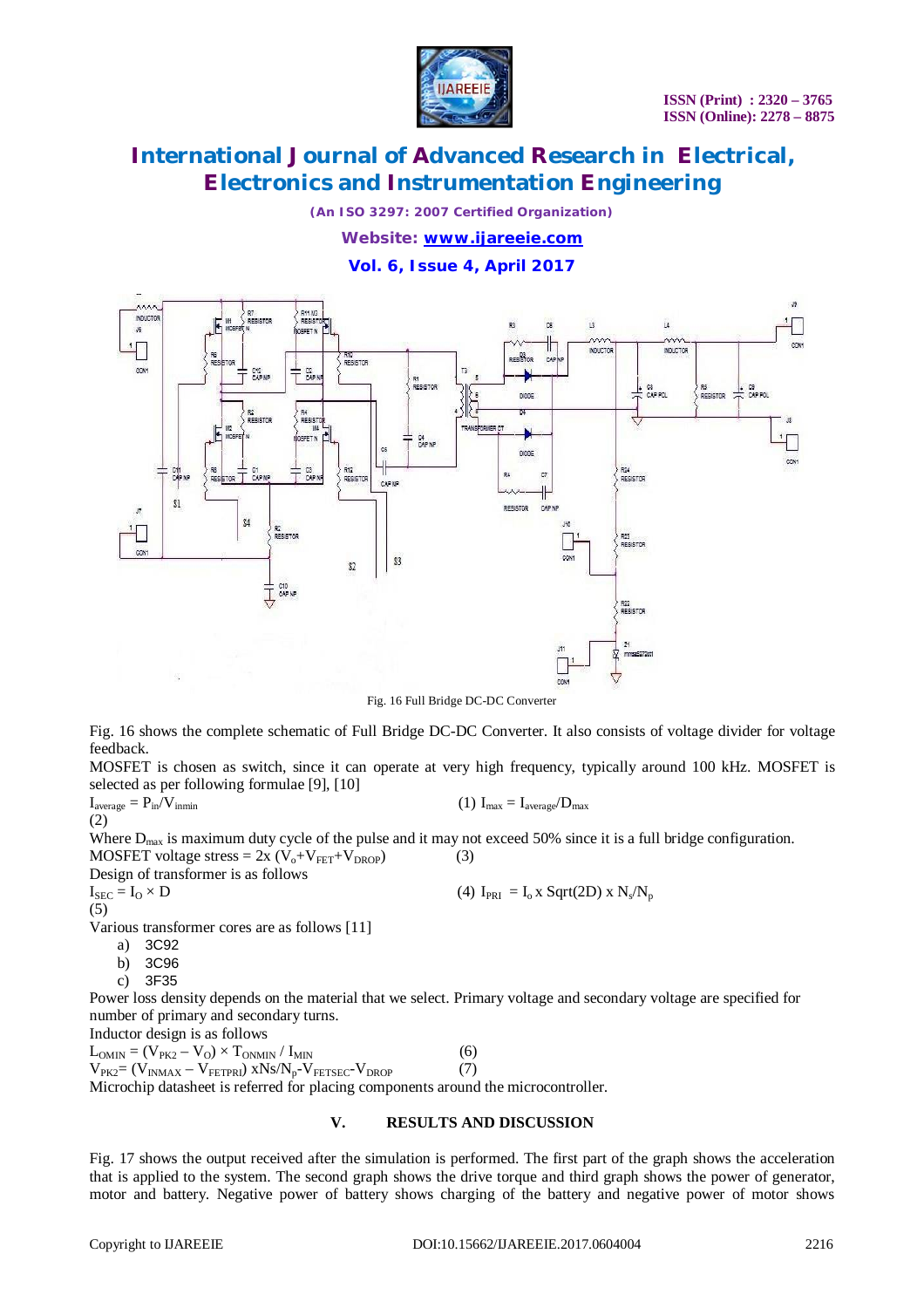

*(An ISO 3297: 2007 Certified Organization)*

*Website: [www.ijareeie.com](http://www.ijareeie.com)*

#### **Vol. 6, Issue 4, April 2017**

regenerative braking of it. Green line represents generator power, blue line represents motor power, and pink line represents battery power. It can be seen that, for initial starting of the motor, it receives complete power from the battery. This shows sign of good transient response. Later the generator starts supplying the power and hence charging of the battery takes place whenever motor power is less than generator power. When generator power is less than motor power, battery gets discharged. During regenerative braking, generator is switched off and battery gets charged.

a) From 0 to 4 Seconds:

 The accelerator position starts from zero to non- zero value. The Torque of the motor rises, hence the power of the motor also increases. Initially the motor is supplied by the battery and the generator is kept off.

b) From 4 to 8 Seconds:

 The torque of the motor reduces, since the accelerator position has come down. The generator has started working. Now the power requirement has come down for the motor and hence the excess power charges the battery that is shown as positive power for battery.

c) From 8 to 12 Seconds:

 The accelerator position has risen to the maximum position; hence the power requirement for the motor also increases to maximum. Now the power from generator is not enough, hence both generator and motor supplies the power to motor. Hence the power for battery is shown as positive.

d) From 12 to 16 Seconds:

The accelerator is in negative position, i.e. braking action. During braking, the generator is switched off and hence the power is shown is zero. The re-generation produced by the motor gets stored in the battery. Now, both motor and battery power is negative.

From the above result, it is seen that the controller is able to implement the logic that has been formulated to control the hybrid system. It can be noticed that the transient behaviour of the motor is good, since battery is connected directly to the motor side.

As explained in previous chapter using Fig. 5 and Fig. 6, this type of DC-DC converter configuration helps in improving the acceleration of the vehicle and also reduces complexity. This configuration also helps in regenerative braking by saving the energy in the battery.

It can also been seen from the Fig. 5, Fig. 6, Fig. 17 that vehicle is able to achieve maximum speed in short duration. Also complexity of design has been reduced. Rating of DC-DC converter is reduced, as it does not involve battery in its input and hence cost of the product also reduces.

PCB design for the above said converter is done and fabricated as shown in Fig. 18. Controller chosen for this purpose is dsPIC as it can operate at high frequency and complexity of programming is less when compared to other high frequency controller

|             |                        | Accelerator                                 |              |                |         |
|-------------|------------------------|---------------------------------------------|--------------|----------------|---------|
|             |                        |                                             |              |                |         |
|             |                        |                                             | .            |                |         |
|             |                        |                                             |              |                |         |
| m           |                        |                                             |              |                |         |
|             |                        | Motor Speed                                 |              |                |         |
| 20 T        |                        |                                             |              |                |         |
|             |                        |                                             |              | .              |         |
| 200         |                        |                                             |              |                | <b></b> |
|             |                        |                                             |              |                |         |
| 200         |                        |                                             |              |                |         |
| $\times 10$ |                        | Motor Power, Generator power, Battery Power |              |                |         |
|             |                        |                                             |              |                |         |
|             |                        |                                             |              |                |         |
|             |                        |                                             |              |                |         |
|             |                        |                                             |              |                |         |
|             |                        | SOC(3)                                      |              |                |         |
|             |                        |                                             |              |                |         |
|             |                        |                                             |              |                |         |
|             |                        |                                             |              |                |         |
|             |                        |                                             |              |                |         |
|             |                        |                                             | $\mathbf{R}$ | n <sub>n</sub> | 12      |
|             | Motor Power            |                                             |              |                |         |
|             |                        |                                             |              |                |         |
|             | <b>Generator Power</b> |                                             |              |                |         |

**Battery Power** 

X-Axis: Time in s Y-Axis (Motor Speed): Speed in Rad/s Y-Axis (Power): Power in W Fig. 17 Waveform showing acceleration, power of motor, battery and generator